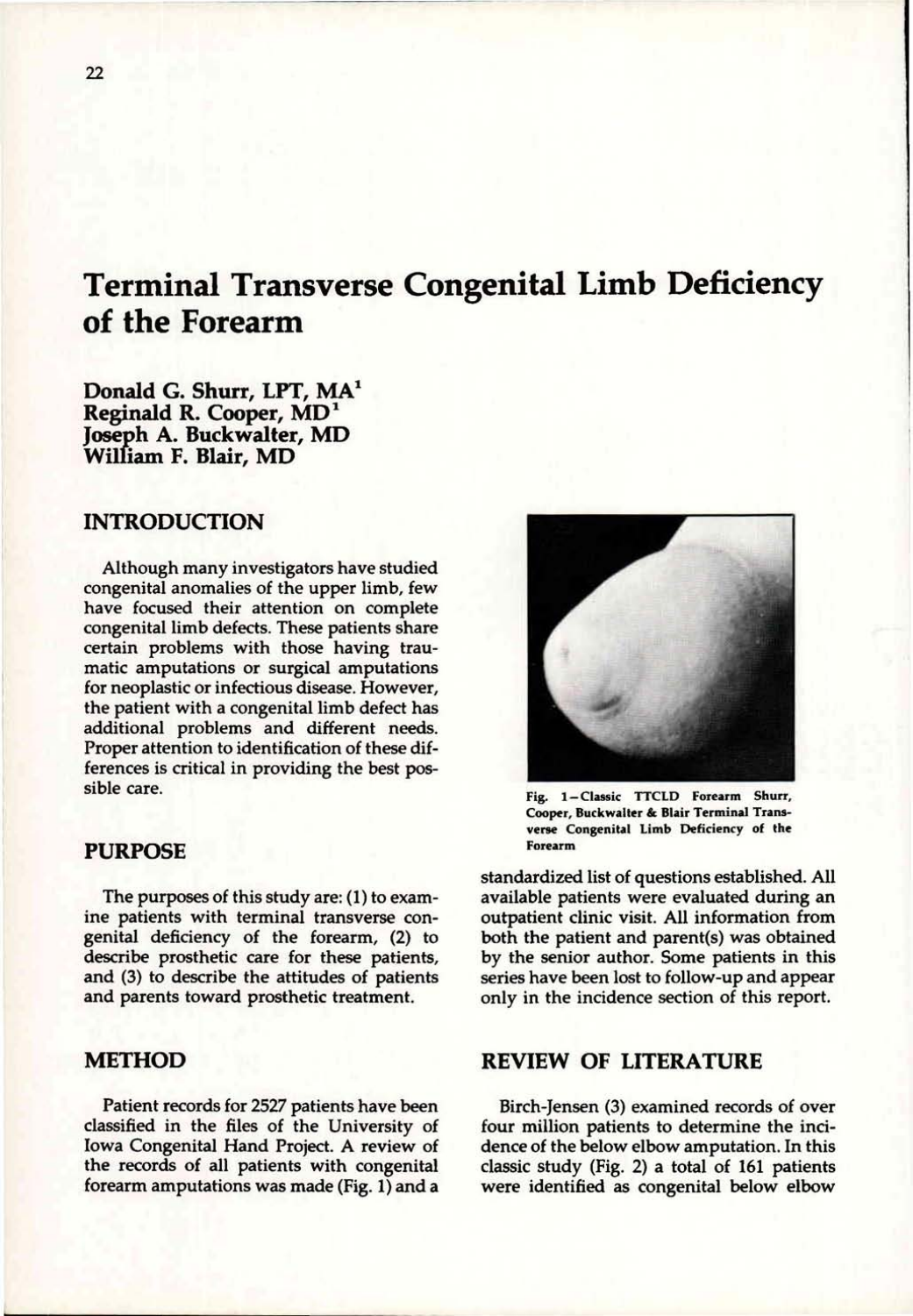|                    |      |    |                 |     |                        |    |                                              | OCCURENCE OF CONGENITAL BELOW ELBOW AMPUTATIONS |          |  |
|--------------------|------|----|-----------------|-----|------------------------|----|----------------------------------------------|-------------------------------------------------|----------|--|
|                    |      |    | Shurr<br>(1980) |     | Birch-Jensen<br>(1949) |    | Aitken & Frantz Aitken & O'Rahilly<br>(1955) |                                                 | (1961)   |  |
| Number of Patients |      | 48 |                 | 161 |                        | 49 |                                              | 331                                             |          |  |
| Male               | (96) | 19 | (40)            | 69  | (43)                   |    | 22(45)                                       |                                                 | 156 (47) |  |
| Female             | (96) | 29 | (60)            | 92  | (57)                   | 27 | (55)                                         |                                                 | 175 (53) |  |
| Left               | (96) | 35 | (69)            | 108 | (67)                   | 37 | (76)                                         |                                                 | 212(64)  |  |
| Right              | (96) |    | 16(31)          | 53  | (33)                   |    | 12(24)                                       |                                                 | 119 (36) |  |

**Fig. 2-Th e Slide of All Studies Shurr, Cooper, Buckwalter & Blair Terminal Transverse Congenital Limb Deficiency of the Forearm** 

amputees. 69 were male, 92 female; 108 occurred on the left and 53 occurred on the right. Aitken and Franz (1) reported a total of 49 patients; 22 males and 27 females, 37 lefts and 12 rights. In a series published by Aitken and O'Rahilly (2) a total of 331 cases were reviewed. Of these, 156 were male, 175 female; 212 were lefts and 119 were rights. The data in each of these studies agrees in terms of relative incidences, indicating a predominance of females and a left to right ratio of nearly 2:1.

#### **RESULTS**

Forty-eight patients with below elbow amputations were identified (Fig. 2). These patients were placed into two groups: Group 1—unilateral below elbow congenital amputees, and Group 2—patients with associated anomalies, to include bilateral below elbow congenital amputation. There were four bilateral upper extremity amputees. There were 19 males and 29 females. To complete the series, one patient with a below elbow amputation also had a contralateral elbow disarticulation, making a total of 52 amputations in this series. Of 51 below elbow amputations, 35 were on the left and 16 were on the right.

Infants seen by the University of Iowa Department of Orthopaedics in recent years are are fitted with a plastic below elbow socket, suspension strap, and a passive paddle, as early as age five months (Fig. 3). Physical



**Fig. 3-B.E. with Paddle Shurr, Cooper, Buckwalter & Blair Terminal Transverse Congenital Limb Deficiency of the Forearm** 

therapists instruct the parents as to evaluation of proper fit, means of donning and doffing, how to assist the child in using the device, what to expect functionally, and how to check the skin for signs of an ill-fitting prosthesis or tight harness. Attention is given to the subject of prosthetic tolerance. It is recommended that unilateral below elbow amputees wear their prostheses all day from an early age on. Return visits are scheduled to follow the child and answer questions of concerned parents.

When the child outgrows the initial prosthesis, usually at the age of one and one-half to two years, a new socket is made and a split-hook Dorrance terminal device is introduced (Fig. 4). Care is taken to educate the parents to the body motions needed to power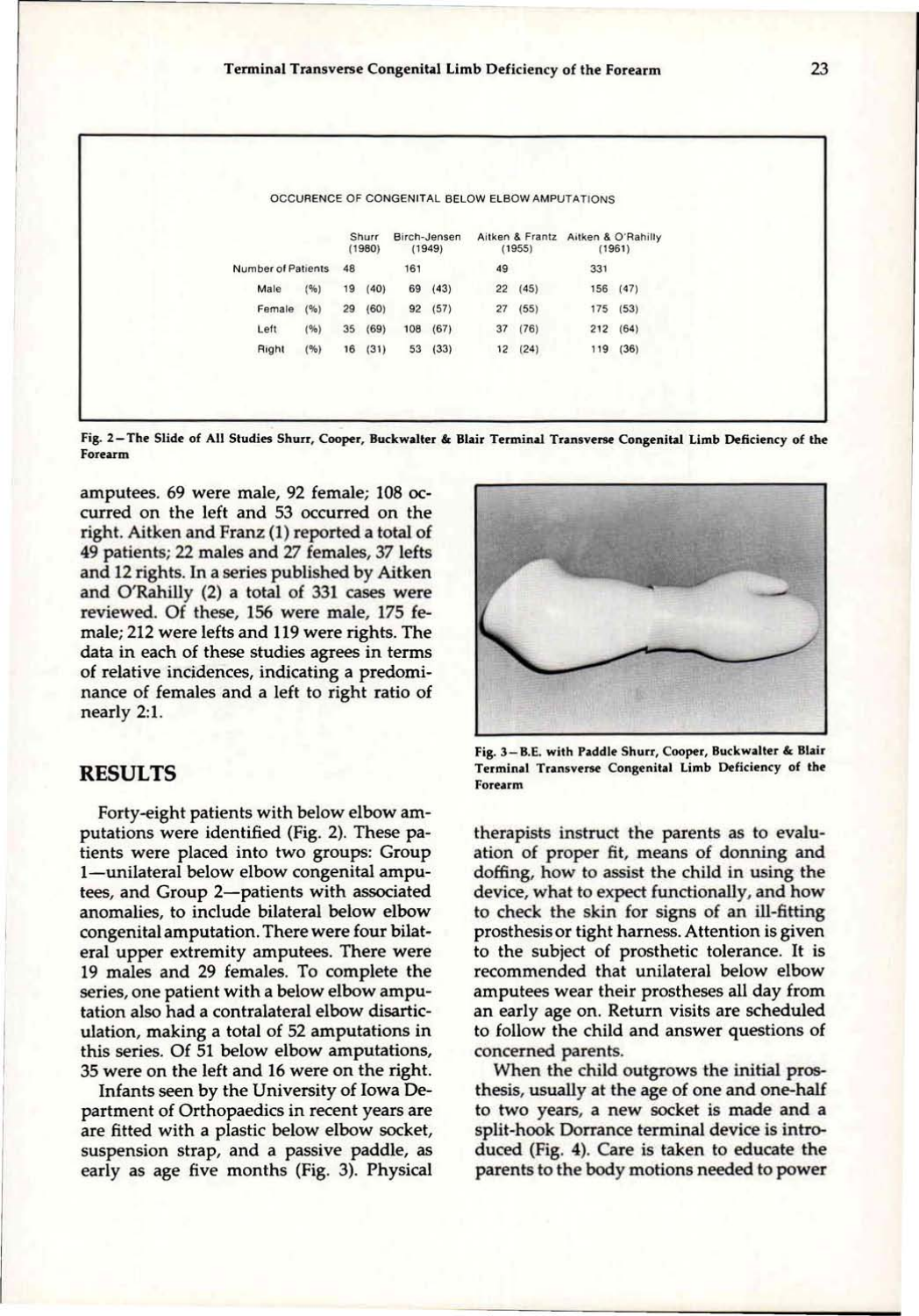Donald G. Shurr, L.P.T., M.A.: Reginald R. Cooper, M.D.: Joseph A. Buckwalter, M.D.: William F. Blair, M.D.



**Fig. 4 - B.E. with Split Hook Shurr, Cooper, Buckwalter & Blair Terminal Transverse Congenital Limb Deficiency of the Forearm** 

the voluntary opening terminal device. The timing of the first split-hook prosthesis allows about one year for the family to become accustomed to the child's amputation and to the future use of a prosthetic hook. In America, we live with the negatives associated with the fictional pirate, "Captain Hook." Few families will accept a split hook for a prosthesis for their six-month-old child, even if it could be functional.

A successful wearer may be defined as a person who wears the prosthesis most of the waking hours. Using this definition, many successful wearers were fitted prior to age one. Parents of successful wearers expressed satisfaction in the aggressive, early fitting approach. Most are eager to talk to other parents and relate how quickly their child used both limbs, once the fitting of the below elbow prosthesis occurred. Parents also report that functional milestones are often delayed, including dressing independence and tying one's shoes. Most parents comment about the improved function of their child with the use of the device. This is difficult to measure objectively, since no controls exist and since a comparison with a normal limb would be unfair. However, successful wearers are not necessarily successful users and, as demonstrated by one farmer who wore his arm only for certain tasks, a successful user may not always be a successful wearer. Concerning the appearance of the prosthesis, parents often describe it as "cold," "clunky," "ugly," or "noisy," but most of these same families admit that their child looks "naked without it."

Questions concerning deficiencies in the prosthetic device or hook indicated most successful wearers and their families feel the devices are adequate. Many refer to the day in the future when a prosthetic hand will be as practical and useful as a hook. In contrast, many teenage children, who frequently are concerned about their appearance, report discontinuing use of a prosthesis through the ages of 13 to 20, only to return to prosthetic use at a later age.

## **DISCUSSION**

An unsuccessful wearer seldom wears the prosthesis. The unsuccessful wearers can be categorized as those who were fitted after the age of five, and some after the age of 10. Drastic changes in wearing history appear to be rare. Charts reviewed from the 1940s commonly revealed references to late-childhood or even adolescent-age fitting as the recommendation of choice.

Children with both arm and leg deficiencies present a particularly interesting problem. Early lower limb fitting appeared to be